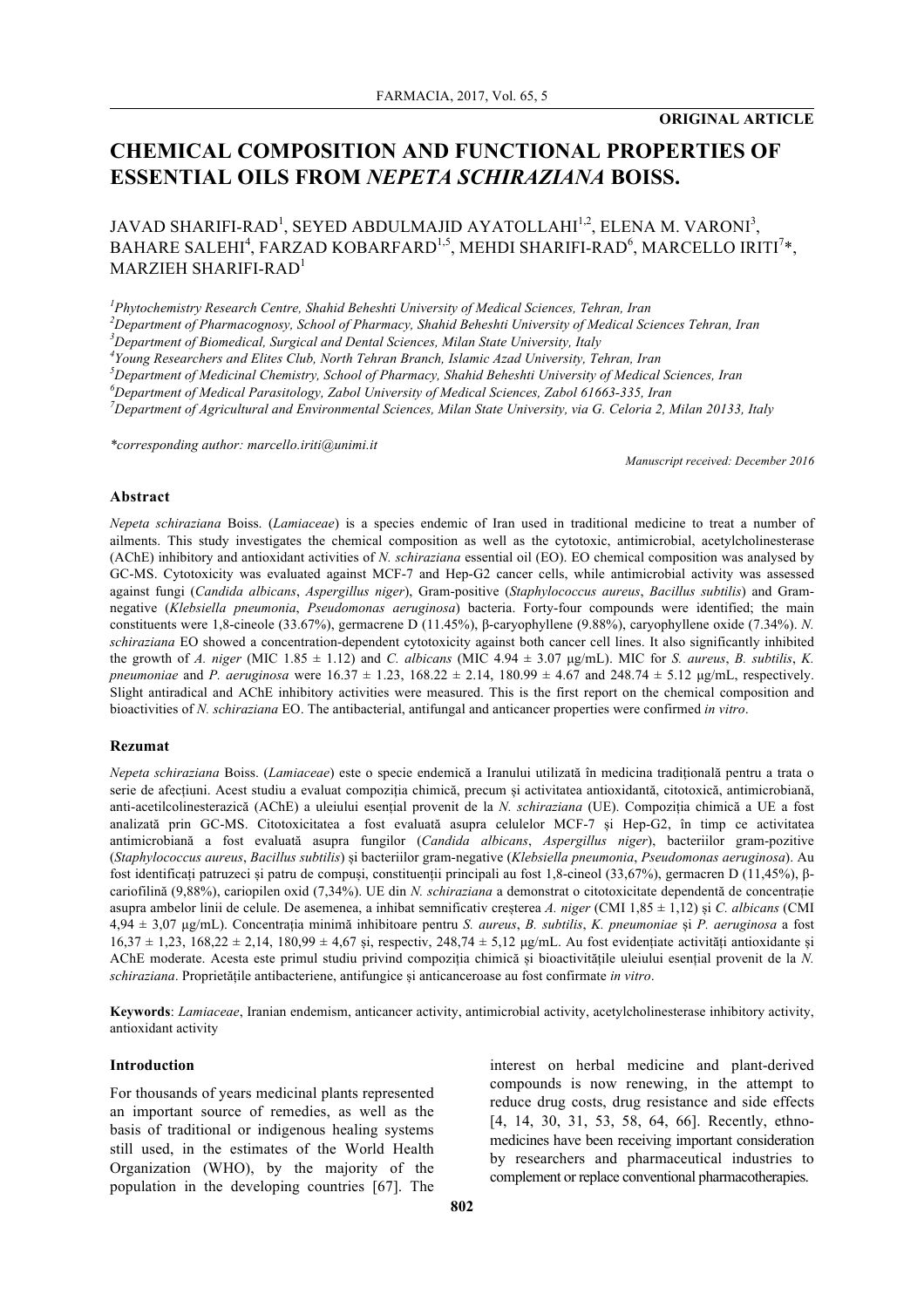Plants produce numerous secondary metabolites to attract pollinators or defend themselves against environmental stress, pathogen attacks or other adversities. Essential oils (EOs) are among the most important plant natural products, composed by very complex mixtures of lipophilic, volatile and aromatic molecules, arising from the plant secondary metabolism [4, 57]. EOs are studied for their antioxidant and anticancer properties and used, as natural additives, in different foods to reduce the proliferation of microorganisms and their toxin production in crops and processed foods, due to their antimicrobial activity [4, 54, 57].

Cancer, infections and neuro-degenerative disorders are among the major burdens of diseases, worldwide. Cancer is rapidly increasing in the last decades, and failure of conventional chemotherapy due to chemoresistant cancer cells as well as its side effects on non-target cells and tissues has stimulated the research on suitable, natural alternatives [31]. Similarly, drug resistance of pathogenic microorganisms has impaired the efficacy of conventional antibiotics used to treat several infectious diseases [4, 53, 58, 64]. Alzheimer's disease (AD), one of the most common types of dementia, is a neurodegenerative disorder caused by the progressive neuron cell death and which involves the impairment of the enzyme acetylcholinesterase (AChE), responsible for the hydrolysis of acetylcholine (ACh). In AD, this enzyme forms deposits within the neurofibrillary tangles and amyloid plaques. A wide range of evidence showed that plant-derived AChE inhibitors could reduce the progression of this disease [19].

The use of phytotherapeutics, in general, shows fewer adverse effects than conventional pharmaceuticals, representing a promising treatment strategy.

The *Nepeta* genus (*Lamiaceae*) consists of more than 250 species that are naturally distributed in Asia, Europe, North America and Africa. Thirtynine out the 67 *Nepeta* species present in Iran, with the common Persian name *Pune-sa*, are endemic. Most species have been reported to possess medicinal properties such as antitussive, diaphoretic, antispasmodic, anti-asthmatic, diuretic, emmenagogue and febrifuge [8, 18, 35]. *Nepeta schiraziana* Boiss. is one of the species endemic in Iran. To the best of our knowledge, the cytotoxic, antimicrobial, acetylcholinesterase inhibitory and antioxidant activities of the *N. schiraziana* have not been investigated so far. Therefore, the present study investigates the chemical composition as well as cytotoxic, antimicrobial, acetylcholinesterase inhibitory and antioxidant activities of the EO obtained from the aerial parts of *N. schiraziana*.

## **Materials and Methods**

*Plant collection and essential oil extraction.* The aerial parts (stems, leaf and flowers) of *N. schiraziana* were collected in June 2014 from wild plants at the flowering stage in the mountains of Meymand (geographic coordinates: 28°52′04″N 52°45′12″E), Firuzabad County, Fars Province, Iran. The botanist Dr Mohammedreza Joharchi confirmed the taxonomy and a voucher specimen (no. 42317) was deposited in Ferdowsi University Mashhad Herbarium. The aerial parts of *N. schiraziana* were dried in the shade for three days. Then, the dried aerial parts (100 g) were hydrodistilled for 4 h utilizing an all-glass Clevengertype apparatus in accordance with the method outlined by the British Pharmacopeia [43]. The essential oil (EO) obtained was dried over anhydrous sodium sulphate (Sigma-Aldrich, USA) and stored at 4°C before performing gas chromatography-mass spectrometry (GC-MS) analysis and further assays. *Gas chromatography and gas chromatography coupled to mass spectrometry analyses.* Gas chromatography (GC) analysis was carried out using a Shimadzu 15A gas chromatograph (Kyoto, Japan), equipped with a DB-5 fused silica column  $(50 \text{ m} \times 0.25 \text{ mm})$  i.d., film thickness 0.25  $\mu$ m). The oven temperature was performed as follows: 60°C for 3 min; 220°C at a rate of 5°C/min, injector temperature and detector (FID) temperature 270°C; helium was used as carrier gas with a linear velocity of 1 mL/min. The gas chromatography coupled to mass spectrometry (GC-MS) analysis was carried out using an Agilent (Hewlett Packard) 6890/5973 GC/MS system equipped with a HP-5MS fused silica column (30 m  $\times$  0.25 mm i.d.). The oven temperature was 60 - 240°C at a rate of 5°C/min; transfer line temperature 260°C; carrier gas helium with a linear velocity of 1 mL/min; ionization energy 70 eV; scan time 1 sec and mass range of 40 - 300 amu. Retention indices (RI) were determined using retention times of *n*-alkanes that were injected after the essential oil under the same chromatographic conditions. Compounds were identified by comparison of mass spectral fragmentation patterns and retention indices with Wiley 7n.L Mass Spectral Library (Wiley, New York, NY, USA), Adams Library and Mass Finder 2.1 [1, 33]. The relative percentages of the EO components were obtained according to the peak area in the chromatogram [61]. *Human cancer cell lines and cytotoxicity assay.* The MCF-7 (human breast adenocarcinoma) cell lines  $(ATCC^{\otimes} HTB22^{TM})$  and Hep-G2 (human hepatocellular carcinoma) cells (ATCC® HB8065™) were purchased from the American Type Culture Collection (ATCC, Rockville, MD, USA) and used for cytotoxicity test. The cells were cultivated in Dulbecco's modified Eagle's Medium supplemented with 10%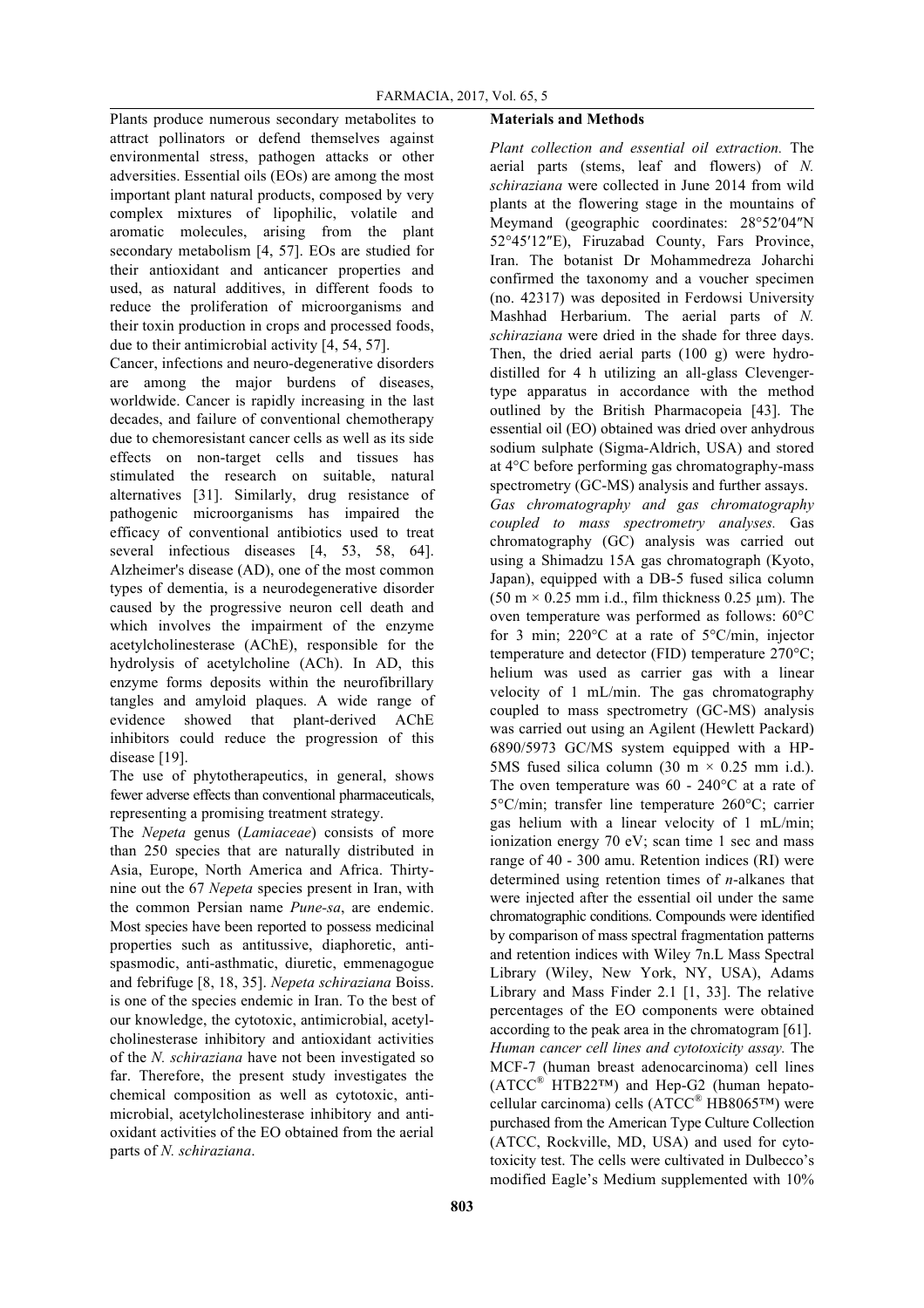heat-inactivated foetal bovine serum, 1% L-glutamine, HEPES (*N*-2-hydroxyethylpiperazine-*N*-2-ethane sulfonic acid) buffer and 50  $\mu$ g/mL gentamicin (Sigma-Aldrich, St. Louis, MO, USA). The cells were cultured at 37°C in a humidified atmosphere with  $5\%$  CO<sub>2</sub>. Cytotoxicity of EO (serial dilutions) was evaluated against cancer cells by the crystal violet staining method, reported by Saotome *et al*. [50] with slight modifications. Absorbance was determined at 595 nm by an automatic microplate reader. The concentration at which the growth of cells was inhibited to 50% of the control  $(IC_{50})$  was calculated. The control cells were incubated without EO, and with or without dimethylsulfoxide (DMSO). Vinblastine sulphate was used as standard anticancer drug.

*Antimicrobial activity: microorganism preparation, disk diffusion assay and minimum inhibitory concentration.* The *N. schiraziana* EO was assayed against two fungi (*Candida albicans* and *Aspergillus niger*), two Gram-positive bacteria (*Staphylococcus aureus* and *Bacillus subtilis*) and two Gram-negative bacteria (*Klebsiella pneumoniae* and *Pseudomonas aeruginosa*). Microorganisms were cultured at 37ºC for 14 - 24 h and the densities were adjusted to 0.5 McFarland standards at  $A_{530}$  nm (10<sup>8</sup> CFU/mL). The EO antimicrobial activity was evaluated by the disc diffusion method [6]. Discs were impregnated with different concentrations (10, 20, 40, 60, 80 and 100 µg/mL) of EO; ketoconazole, ampicillin and gentamicin (10 mg/disc) were used as positive control for fungi, Gram-positive and Gram-negative bacteria, respectively. In addition, dimethyl sulfoxide (DMSO) was used as the negative control. Antimicrobial activity was assessed by measuring the zone of inhibition. The minimum inhibitory concentration (MIC) was determined using serial dilutions of the EOs (0 - 100 µg/mL) using microdilution test according to the Clinical and Laboratory Standards Institute [11]. The bacterial and fungal strains were suspended in Luria-Bertani media. Growth control was the medium with bacteria and fungi but without EO. The MICs were visually detected by comparing the growth in each well with the growth in the control wells and defined as the lowest concentration of the EO with  $> 95\%$  growth inhibitory activity.

*Acetylcholinesterase inhibitory activity.* The acetylcholinesterase (AChE) activity was determined by using the spectrophotometric Ellman's method [16]. Briefly, 360 µL of 1 mM Tris-HCl buffer (pH 7.4), 25 µL of 0.28 U/mL enzyme solution and 100 µL of different EO dilutions (25, 50, 75, 100, 150 and 300 µg/mL) in DMSO were incubated, in test tubes, for 15 min at room temperature. Then, 10 µL of 6.67 U/mL AChE and 200 µL of 3 mM DTNB (5,5´-dithio-bis[2-nitrobenzoic acid]) in buffer were added. Galanthamine (Sigma-Aldrich, St. Louis,

MO, USA) was used as positive control, prepared in serial concentrations as EO, in 50 mM Tris-HCl buffer, pH 7.4. The mixture was incubated for 20 min at 37°C. Then, 10 µL of acetylthiocholine iodide (200 mM) in buffer were added to the mixture and the absorbance was measured at 405 nm with a Hitachi U-2001 spectrophotometer (Tokyo, Japan) every 10 sec for 3 min. The buffer was used as blank. The enzyme hydrolysis of the substrate acetylthiocholine produces thiocholine, which reacts with Ellman's reagent (DTNB) and gives 2-nitrobenzoate-5-mercaptothiocholine and 5-thio-2-nitrobenzoate both detectable at 405 nm. The enzyme inhibition (%) was calculated from the rate of absorbance change over the time (V = Abs/ $\Delta t$ ): Inhibition (%) = 100 -(Change of sample absorbance/Change of blank absorbance)  $\times$  100.

EO concentrations that inhibit the hydrolysis of the substrate (acetylcholine) by  $50\%$  (IC<sub>50</sub>) were determined by linear regression between the inhibition percentages vs. EO concentrations.

*Antiradical activity.* The scavenging activity of the EO on the synthetic 2,2-diphenyl-1-picryl hydrazyl (DPPH) free radical (Sigma-Aldrich, St. Louis, MO, USA) was determined as previously reported [45]. A volume of 1 mL of the EO serial dilutions (5, 10, 15, 30, 60, 120 and 240 µg/mL) was mixed with 2 mL of methanolic solution containing DPPH radicals, resulting in a final concentration of 0.2 mM DPPH. The mixture was shaken vigorously, left to stand for 30 min, in the dark, and the absorbance was read at 517 nm against a blank with a Hitachi U-2001 spectrophotometer (Tokyo, Japan). The αtocopherol and butylated hydroxyl anisole (BHA) (Sigma-Aldrich, St. Louis, MO, USA) were used as reference standards. The scavenging ability was determined as follows:

Inhibition (%) =  $[(A_c - A_s)/A_c] \times 100$ .

Where  $A_c$  and  $A_s$  are the absorbance of control and sample, respectively.  $IC_{50}$  value was defined as the concentration of sample needed to inhibit 50% of DPPH free radicals.

*Statistical analysis.* The tests were performed in triplicate for chemical characterization as well as cytotoxic, antimicrobial, acetylcholinesterase inhibitory and antioxidant tests. Data were subjected to oneway analysis of variance (ANOVA) followed by Tukey's HSD (honestly significant difference) *posthoc* test at  $p < 0.05$  using SPSS v. 11.5.

## **Results and Discussion**

*Chemical composition of N. schiraziana essential oil.* The chemical composition of *N. schiraziana* EO is shown in Table I. Forty-four compounds were identified, representing 97.9% of *N. schiraziana* EO. Among these compounds, 43.13% were oxygenated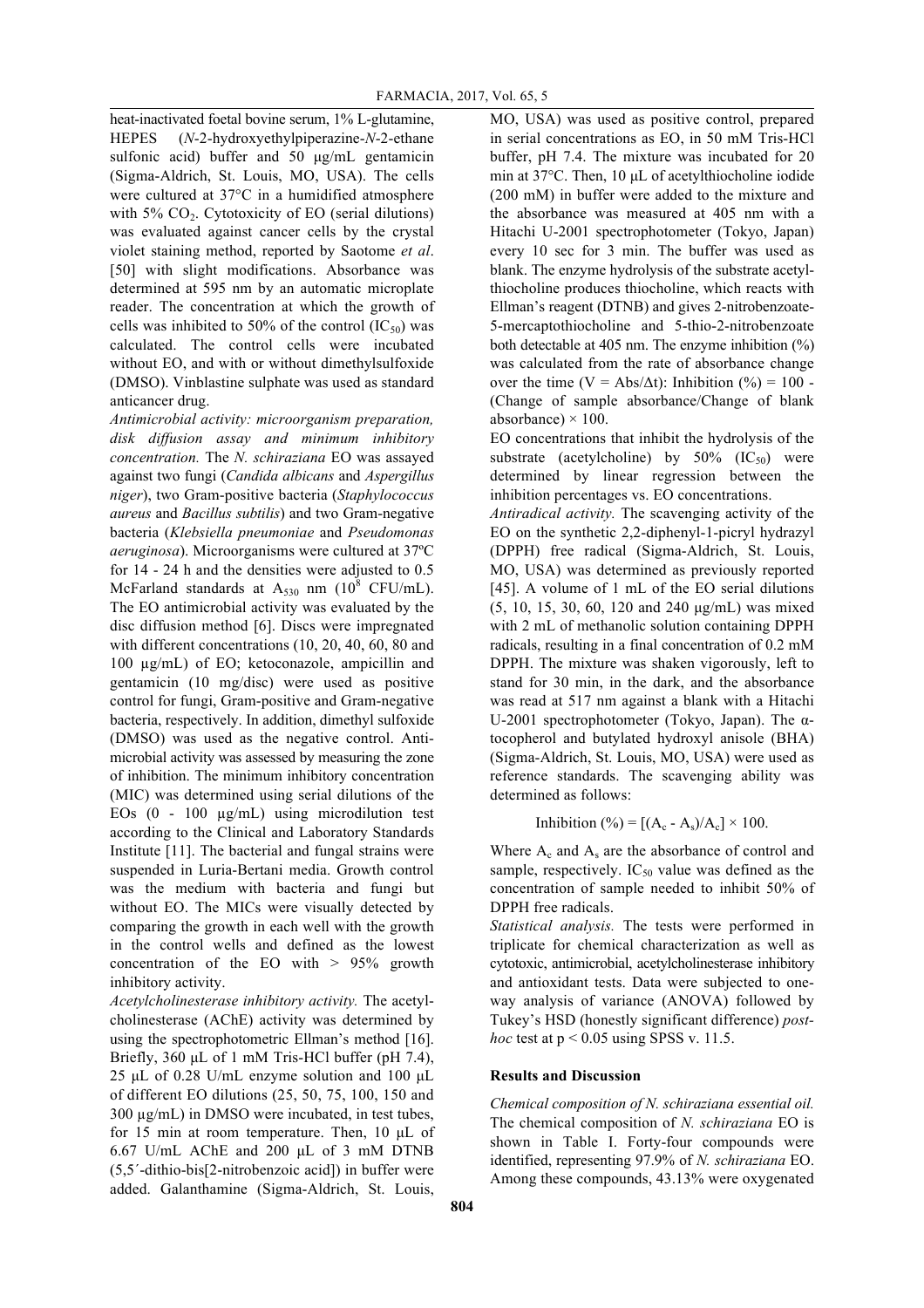monoterpenes, 16.64% were monoterpene hydrocarbons, 28.57% were sesquiterpene hydrocarbons, 9.52% were oxygenated sesquiterpenes and 0.04% was represented by non-terpenes. The main constituents were 1,8-cineole (33.67%), germacrene D (11.45%), β-caryophyllene (9.88%), caryophyllene oxide (7.34%), *α*-pinene (4.59%), camphor (3.75%), β-pinene (3.67%), *p*-cymene (3.52%), β-elemene (2.63%), sabinene (2.52%), δ-elemene (2.44%), myrtenol (2.17%), βbourbonene (2.12%), linalool (1.22%), δ-cadinene (1.52%), α-terpineol (1.14%), *cis*-verbenol (1.11%), carvacrol (0.52%) and limonene (0.51%).

## **Table I**

Chemical constituents of *Nepeta schiraziana* essential oil

| Compound                          | RI <sup>a</sup> | $01110$ point better were<br>Relative % |
|-----------------------------------|-----------------|-----------------------------------------|
| 2-Methyl butyl acetate            | 853             | $t^{\overline{b}}$                      |
| $\alpha$ -Thujene                 | 915             | t                                       |
| $\alpha$ -Pinene                  | 936             | 4.59 <sup>c</sup>                       |
| Camphene                          | 950             | t                                       |
| Dehydro-1,8-cineole               | 970             | 0.08                                    |
| <b>Sabinene</b>                   | 975             | 2.52                                    |
| β-Pinene                          | 982             | 3.67                                    |
| Myrcene                           | 991             | 0.16                                    |
| $\alpha$ -Terpinene               | 1022            | 0.23                                    |
| $p$ -Cymene                       | 1025            | 3.52                                    |
| $(Z)$ -â-Ocimene                  | 1028            | t                                       |
| Benzene acetaldehyde              | 1030            | t                                       |
| Limonene                          | 1035            | 0.51                                    |
| 1,8-cineole                       | 1037            | 33.67                                   |
| trans-Linalool oxide              | 1056            | t                                       |
| cis-Sabinene hydrate              | 1074            | 0.11                                    |
| Linalool                          | 1093            | 1.22                                    |
| Terpinolene                       | 1096            | 0.21                                    |
| Nopinone                          | 1120            | t                                       |
| trans-Pinocarveol                 | 1130            | 0.2                                     |
| cis-Verbenol                      | 1135            | 1.11                                    |
| <i>trans</i> -Verbenol            | 1140            | 0.08                                    |
| Camphor                           | 1145            | 3.75                                    |
| Terpinen-4-ol                     | 1165            | 0.09                                    |
| Lavandulol                        | 1177            | 0.07                                    |
| á-Terpineol                       | 1190            | 1.14                                    |
| Myrtenol                          | 1194            | 2.17                                    |
| trans-Dihydrocarvone              | 1210            | 0.06                                    |
| carvacrol                         | 1294            | 0.52                                    |
| ä-Elemene                         | 1330            | 2.44                                    |
| $\alpha$ -Copaene                 | 1370            | 0.09                                    |
| â-Bourbonene                      | 1382            | 2.12                                    |
| Geranyl acetate                   | 1386            | t                                       |
| â-Elemene                         | 1389            | 2.63                                    |
| â-Caryophyllene                   | 1420            | 9.88                                    |
| $(E)$ - $\hat{a}$ -Farnesene      | 1432            | t                                       |
| $a$ -Humulene                     | 1450            | 0.05                                    |
| Nerylisobutanoate                 | 1477            | 0.06                                    |
| <b>Germacrene D</b>               | 1482            | 11.45                                   |
| Bicyclogermacrene                 | 1495            | 0.37                                    |
| $\tilde{a}$ -Cadinene             | 1510            | 0.12                                    |
| ä-Cadinene                        | 1521            | 1.52                                    |
| Caryophyllene oxide               | 1578            | 7.34                                    |
| $n$ -Hexadecane                   | 1590            | t                                       |
| Major groups                      |                 |                                         |
| <b>Monoterpene hydrocarbons</b>   |                 | 16.64                                   |
| <b>Oxygenated monoterpenes</b>    |                 | 43.13                                   |
| <b>Sesquiterpene hydrocarbons</b> |                 | 28.57                                   |
| <b>Oxygenated sesquiterpenes</b>  |                 | 9.52                                    |
| <b>Others</b>                     |                 | 0.04                                    |
| <b>Total identified</b>           |                 | 97.9%                                   |

<sup>a</sup>RI: retention index; <sup>b</sup>t: traces, concentration less than 0.05%; <sup>e</sup>major compounds are shown in bold.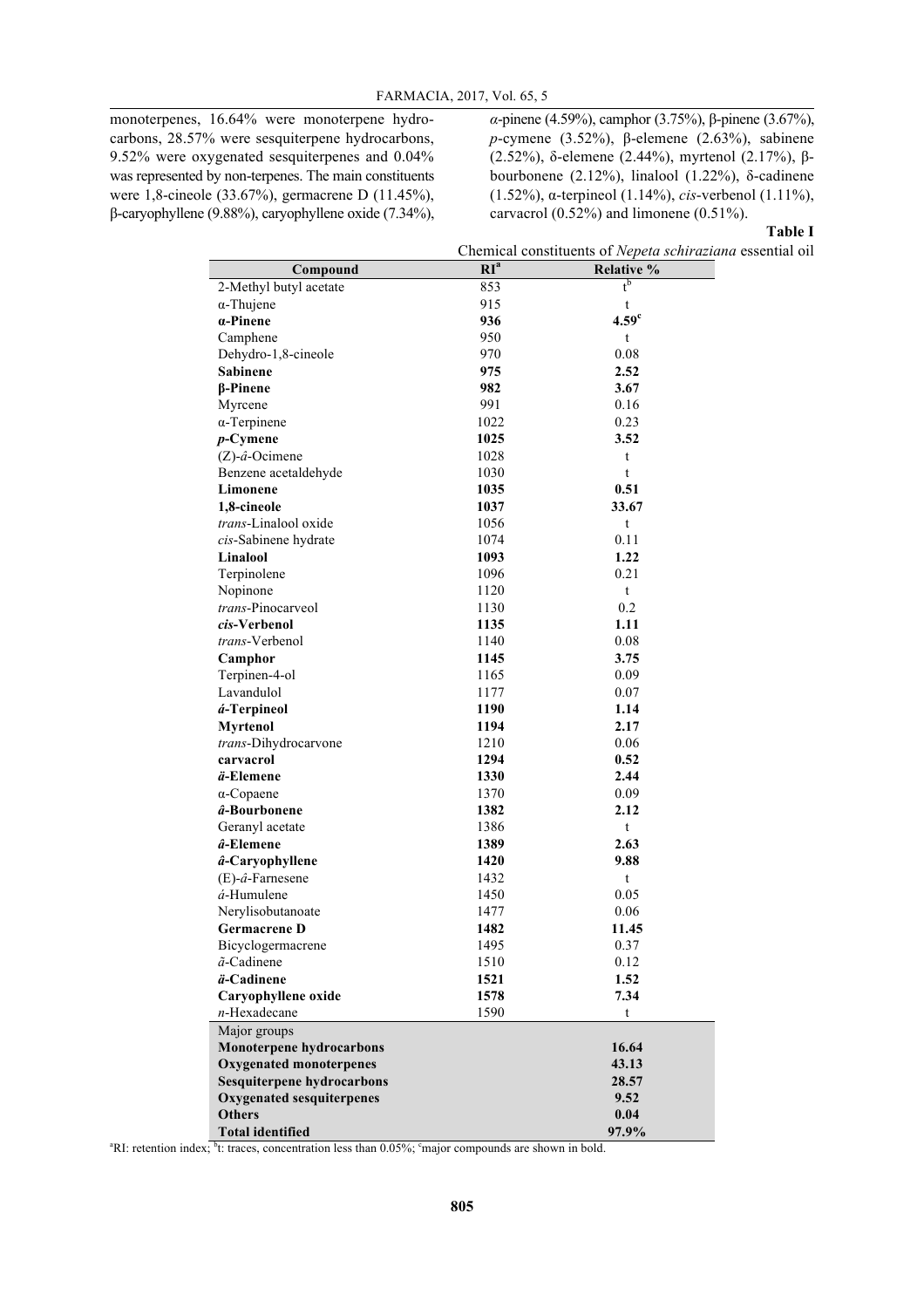*Cytotoxic activity.* The results of the cytotoxicity assay are summarized in Table II. The EO determined a significant dose-dependent decrease in viability of both cancer cell lines ( $p < 0.05$ ) (Table II). In case of Hep-G2 cells, IC<sub>50</sub> of *N. schiraziana* EO (85.74  $\pm$ 

6.23 µg/mL) was higher than that of the vinblastine  $(6.32 \pm 1.07 \text{ µg/mL})$ . Similarly, IC<sub>50</sub> of the *N*. *schiraziana* EO on MCF-7 (32.56 ± 3.23 µg/mL) was higher than that of the reference drug used  $(6.47 \pm 1.29 \,\mu\text{g/mL})$  (Figure 1).

#### **Table II**

Cytotoxic activity of *Nepeta schiraziana* essential oil (EO) on human cancer cell lines

|                                   | N. schiraziana EO             |                  | <b>Vinblastine</b> |                  |  |
|-----------------------------------|-------------------------------|------------------|--------------------|------------------|--|
| Concentrations $(\mu \varrho/mL)$ | % Viability                   |                  |                    |                  |  |
|                                   | $Hep-G2a$                     | $MCF-7^b$        | $Hep-G2$           | $MCF-7$          |  |
| $\theta$                          | 100                           | 100              | 100                | 100              |  |
| 1.56                              | $99.47 \pm 2.11$ <sup>*</sup> | $98.44 \pm 3.27$ | $75.30 \pm 1.04$   | $48.42 \pm 3.01$ |  |
| 3.125                             | $95.42 \pm 2.09$              | $94.23 \pm 1.1$  | $52.29 \pm 4.09$   | $52.32 \pm 4.24$ |  |
| 6.25                              | $93.11 \pm 3.01$              | $89.62 \pm 2.14$ | $50.12 \pm 3.07$   | $50.72 \pm 2.49$ |  |
| 12.5                              | $88.55 \pm 4.37$              | $68.92 \pm 5.43$ | $42.31 \pm 2.03$   | $36.15 \pm 3.09$ |  |
| 25                                | $77.92 \pm 2.7$               | $52.32 \pm 2.19$ | $16.19 \pm 2.07$   | $18.12 \pm 3.09$ |  |
| 50                                | $65.29 \pm 1.13$              | $46.23 \pm 5.09$ | $14.17 \pm 0.06$   | $15.55 \pm 1.02$ |  |
| 100                               | $45.64 \pm 2.07$              | $44.54 \pm 1.32$ | $10.53 \pm 1.07$   | $10.45 \pm 3.2$  |  |
| 200                               | $40.34 \pm 3.25$              | $35.42 \pm 3.29$ | $5.34 \pm 2.53$    | $7.77 \pm 0.01$  |  |
| $IC_{50}$ (µg/mL)                 | $85.74 \pm 6.23$              | $32.56 \pm 3.23$ | $6.32 \pm 1.07$    | $6.47 \pm 1.29$  |  |

<sup>a</sup>Human hepatocellular carcinoma cells; <sup>b</sup>human breast adenocarcinoma cells; <sup>\*</sup>data are expressed as mean ± SD.





Acetylcholinesterase inhibitory activity of *Nepeta schiraziana* Boiss. essential oil Different letters indicate significant differences according to the Tukey's HSD (honestly significant difference)

test at  $p < 0.05$ ; all results are expressed as mean  $\pm$  SD (n = 3).

*Antimicrobial activity.* Results on the antimicrobial activities are summarized in Table III. The *N. schiraziana* EO significantly inhibited the growth of *A. niger* and *C. albicans* (p < 0.05) at the assayed concentrations (Table III). MIC for *A. niger* and *C. albicans* were  $1.85 \pm 1.12$  and  $4.94 \pm 3.07$  µg/mL of EO, respectively (Table III). In addition, the *N. schiraziana* EO significantly inhibited the growth of Gram-positive bacteria (*S. aureus* and *B. subtilis*),

while it moderately affected Gram-negative bacteria (*K. pneumoniae* and *P. aeruginosa*) ( $p < 0.05$ ) (Table III). The MIC for *S. aureus*, *B. subtilis*, *K. pneumoniae* and *P. aeruginosa* were  $16.37 \pm 1.23$ ,  $168.22 \pm 2.14$  µg/mL,  $180.99 \pm 4.67$  µg/mL and  $248.74 \pm 5.12$  µg/mL of EO, respectively. The tested fungi were the most sensitive microorganisms, with the lowest MIC.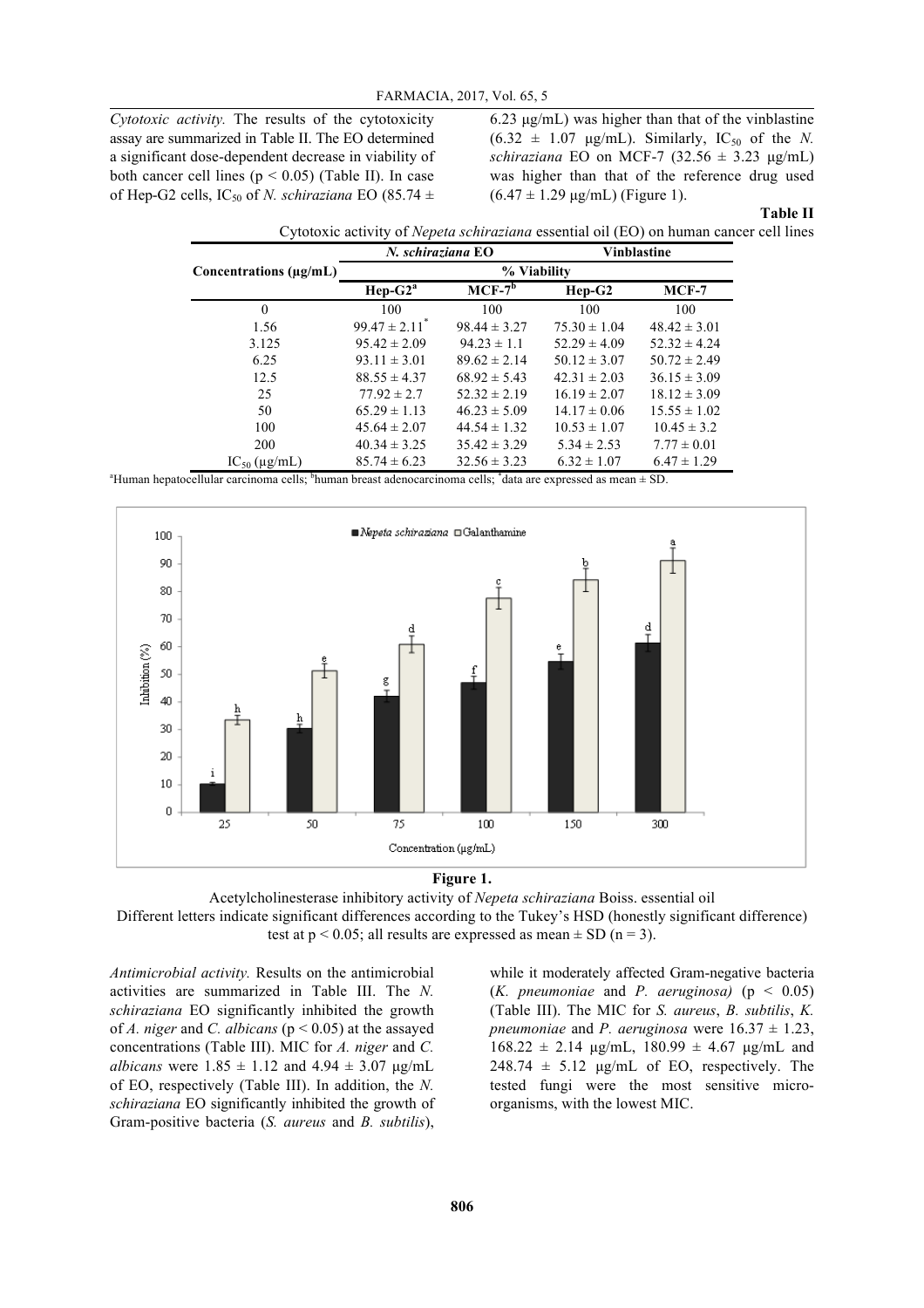| FARMACIA, 2017, Vol. 65, 5 |  |  |  |  |
|----------------------------|--|--|--|--|
|----------------------------|--|--|--|--|

#### **Table III**

|                                      |                                    |                     | Antimicrobial activity of <i>Nepeta schiraziana</i> essential oil |                                    |                          |                           |
|--------------------------------------|------------------------------------|---------------------|-------------------------------------------------------------------|------------------------------------|--------------------------|---------------------------|
| <b>Essential oil</b><br>$(\mu g/mL)$ | <i><b>Aspergillus</b></i><br>niger | Candida<br>albicans | <b>Staphylococcus</b><br>aureus                                   | <b>Bacillus</b><br><i>subtilis</i> | Klebsiella<br>pneumoniae | Pseudomonas<br>aeruginosa |
| 10                                   | $11.41 \pm 3.01^{\circ}$ f         | $4.73 \pm 2.27$ f   | $14.55 \pm 1.22$ f                                                | $0.0 \pm 0.0 g$                    | $0.0 \pm 0.0 e$          | $0.0 \pm 0.0$ f           |
| 20                                   | $25.32 \pm 1.24$ d                 | $8.99 \pm 1.56$ e   | $32.19 \pm 2.03$ e                                                | $6.32 \pm 1.04$ f                  | $0.0 \pm 0.0 e$          | $0.0 \pm 0.0$ f           |
| 40                                   | $26.72 \pm 3.51$ d                 | $16.08 \pm 0.01$ d  | $48.15 \pm 3.03$ d                                                | $12.23 \pm 1.12$ e                 | $7.77 \pm 3.09$ d        | $3.35 \pm 1.04$ e         |
| 60                                   | $33.49 \pm 2.32$ c                 | $18.17 \pm 2.01$ c  | $53.87 \pm 4.1$ c                                                 | $16.56 \pm 3.19$ c                 | $8.59 \pm 2.11$ d        | $5.59 \pm 2.02$ d         |
| 80                                   | $55.32 \pm 3.11 b$                 | $32.52 \pm 2.11$ b  | $68.81 \pm 2.42$ b                                                | $20.33 \pm 0.23$ c                 | $15.55 \pm 1.4$ c        | $8.65 \pm 2.5$ c          |
| 100                                  | $69.88 \pm 2.01$ a                 | $59.21 \pm 2.05$ a  | $75.31 \pm 1.03$ a                                                | $25.42 \pm 1.45$ b                 | $17.14 \pm 2.03$ b       | $9.12 \pm 3.09$ b         |
| <b>DMSO</b>                          | $0.0 \pm 0.0 g$                    | $0.0 \pm 0.0 g$     | $0.0 \pm 0.0 g$                                                   | $0.0 \pm 0.0 g$                    | $0.0 \pm 0.0 e$          | $0.0 \pm 0.0$ f           |
| Ampicillin                           |                                    |                     | $32.53 \pm 1.05$ e                                                | $28.99 \pm 0.4$ a                  |                          |                           |
| Gentamicin                           |                                    |                     |                                                                   |                                    | $38.99 \pm 0.2 a$        | $25.7 \pm 0.0 a$          |
| Ketoconazole                         | $14.23 \pm 2.04$ e                 | $18.32 \pm 4.03$ c  |                                                                   |                                    |                          |                           |
| MIC (ug/mL)                          | $1.85 \pm 1.12$                    | $4.94 \pm 3.07$     | $16.37 \pm 1.23$                                                  | $168.22 \pm 2.14$                  | $180.99 \pm 4.67$        | $248.74 \pm 5.12$         |

\* Data are expressed as mean ± SD of inhibition zone diameter (mm) for different concentration of essential oil; DMSO: dimethyl sulfoxide; MIC: minimum inhibitory concentration. The values with different letters within a column are significantly different (*p* < 0.05).

*Acetylcholinesterase inhibitory activity.* The ability of different concentrations of *N. schiraziana* EO to inhibit acetylcholinesterase activity is shown in Figure 1. EO slightly inhibited the acetylcholinesterase activity ( $IC_{50} = 117.3 \text{ µg/mL}$ ), compared with galanthamine ( $IC_{50} = 47.54 \mu g/mL$ ).

*Antioxidant activity.* The results of DPPH free radical scavenging assay on *N. schiraziana* EO are shown in Figure 2. EO slightly scavenged the DPPH free radical ( $IC_{50} = 52.24 \mu g/mL$ ), compared with positive controls BHA ( $IC_{50} = 6.5 \mu g/mL$ ) and α-tocopherol (IC<sub>50</sub> = 9.17 μg/mL).



**Figure 2.**

Free radical scavenging activity of *Nepeta schiraziana* Boiss. essential oil

The chemical composition of *Nepeta* spp. EO has been largely investigated. The major constituents in *Nepeta menthoides* Boiss & Buhse EO were: 4aα,7β,7a-α-nepetalactone (18.39%), 4a-α,7α,7a-αnepetalactone (17.57%), 1,8-cineole (16.66%) and geranyl acetate (7.0%) [21]. Sonboli *et al*. [63] documented 1,8-cineole (47.9%) and 4a-α,7α,7a-αnepetalactone (20.3%) as the main components in *Nepeta crispa* Willd. EO from Iran. In *Nepeta cataria* EOs, 4a-α,7-α,7a-β-nepetalactone (55-58%) and  $4a-α,7-β,7a-α-nepetalactone (30-31.2%)$  were the major compounds at all developmental stages

[69]. Rustaiyan *et al*. [47] studied the composition of the EOs of four Iranian *Nepeta* species, showing EOs of *Nepeta prostrata* Benth. and *Nepeta straussii* Hausskn. ex Bornm. were rich in 1,8 cineole  $(26.1\%$  and  $22.1\%$ , respectively) and  $\beta$ pinene (13.6% and 12.1%, respectively). The other main components included myrtenol (11.8%) and germacrene-D (18.5%) in *N. prostrata* EO and *N. straussii* EO, respectively.

The major constituents of *Nepeta saccharata* Bunge EO were neo-isomenthol (18.6%), hexadecanoic acid (12.1%), 1,8-cinole (11.7%) and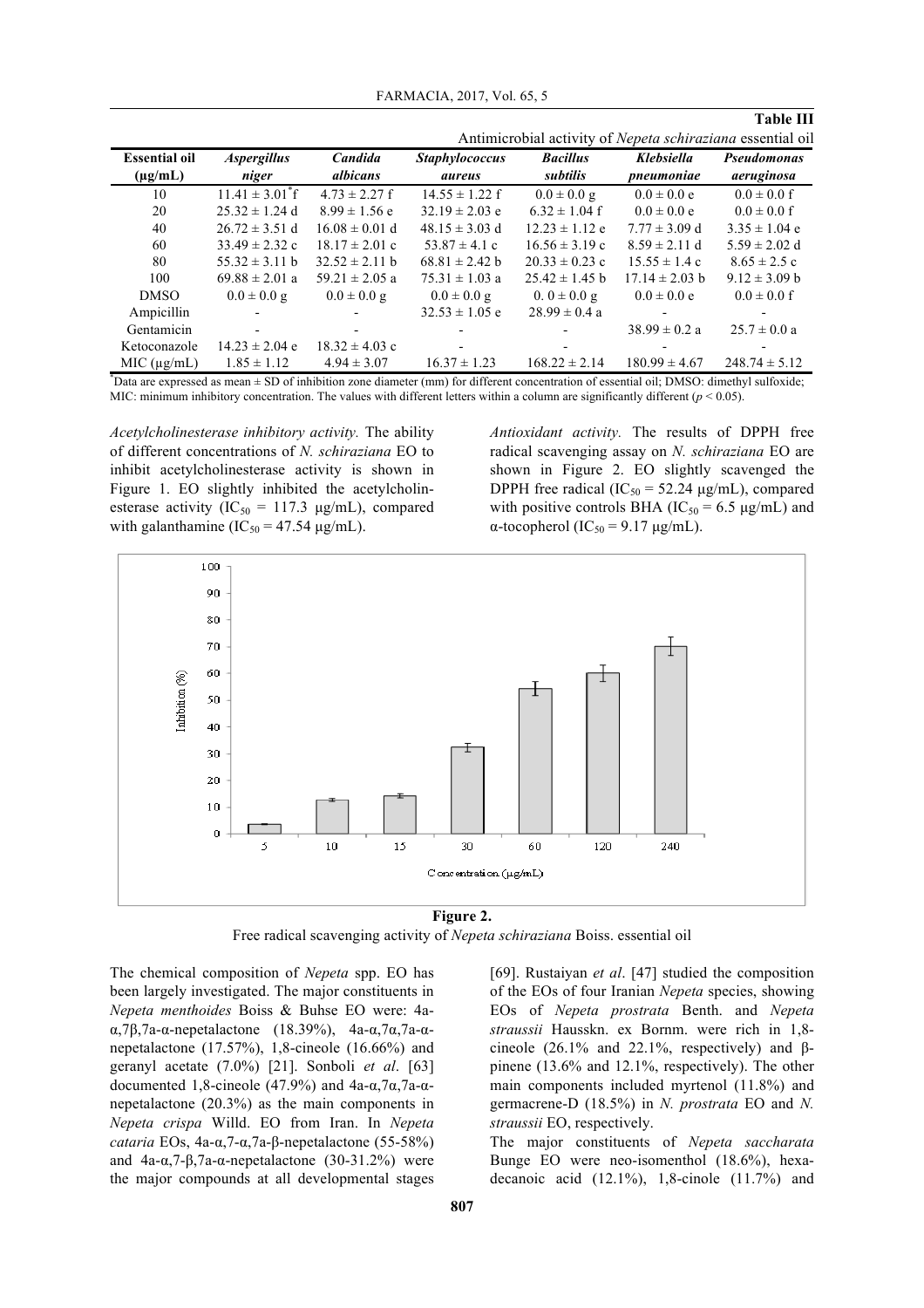germacrene-D (11.6%). (E)-Sesquilavandulol (39.5%), β-caryophyllene (14.7%) and caryophyllene oxide (11.6%) were the pre-dominant constituents in the *Nepeta pungens* Benth. EO. All EOs consisted mainly of oxygenated mono-terpenes except that of the *N. pungens*, which was rich in oxygenated sesquiterpenes [47].

The main components in the *N. cephalotes* EO were 4a-α,7α,7a-α-nepetalactone (90.1%) and β-pinene (7.5%), while 4a-β,7α,7a-β-nepetalactone (64.0%) and 1,8-cineole (7.1%) were the major compounds in *N. bornmuelleri* EO, as well as 4a-α,7α,7a-αnepetalactone (61.0%) and caryophyllene oxide (7.8%) in *N. mirzayanii* EO [52]. *N. bracteata* EO, which was rich in spathulenol (14.0%), caryophyllene oxide (12.3%), bicyclogermacrene (11.4%) and βcaryophyllene (11.2%) [52]. The composition of the *N. menthoides* EO from Iran was mainly associated with oxygenated monoterpenes (71.9%), where 1,8cineole (33.8%) and 4a-*α*,7a-*α*,7a*α*-nepetalactone (23.2%) were the major components [62].

The Iranian *Nepeta racemosa* Lam. EO, instead, was composed of 4a-β,7α,7a-β-nepetalactone (33.6%), 4a-α,7α,7*a*-β-nepetalactone (25.6%), 4aα,7α,7a-α-nepetalactone (24.4%) and 1,8-cineole (9%) [13]. Overall, 1,8-cineole was the most abundant compound in the EOs of the genus *Nepeta*, at different ranges. Our results are in accordance with these studies, since 1,8-cineole represented the most abundant (33.67%) component determined in *N. schiraziana* EO. This was consistent with the report by Akhgar and Moradalizadeh [2], who at first provided the chemical composition of the essential oil of *N. schiraziana*, also reported by Sharma and Cannoo [60]. 1,8-cineole possesses several biological and pharmacological activities including antimicrobial [51], analgesic [29, 49], antibacterial [41, 10], antioxidant [48], antispasmodic [5, 12, 38], antiviral [3], hypotensive [27, 44], neuroprotective [39] and mucolytic [22, 65] properties. Germacrene D was also found in high amounts (11.45%), similarly to β-caryophyllene (9.88%) (Table I).

Natural products represent an important reservoir of putative anticancer agents [7, 30, 31, 66]. The results of our study showed a significant dosedependent decrease in viability of both cancer cell lines, likely ascribed to 1,8-cineole activity, germacrene D and β-caryophyllene.

The monoterpene 1,8-cineole/ eucalyptol, indeed, induced apoptosis, and not necrosis, on human colon cancer cell lines HCT116 and RKO, with the inactivation of surviving and Akt (key players in cancer cell survival and proliferation), of Mdm2 (which induces overexpression of p53 which, in turn, upregulates p21 expression) and with the activation of p38 [37]. These molecules induce the cleavage of PARP and caspase-3, eventually causing apoptosis. Nonetheless, germacrene D, found at high amount in the *Nepeta ucrainica* L. spp. *Kopetdaghensis* EO, inhibited the growth of MDA-MB-231, MCF7, Hs578T, PC-3 and Hep-G2 cell lines [26]. βcaryophyllene also significantly suppressed constitutive STAT3 activation in multiple myeloma cell line, in a dose- and time-dependent manner [23].

This anti-cancer activity was mediated through the inhibition of kinases c-Src and JAK1/2 [23], besides inducing the expression of tyrosine phosphatase SHP-1 that correlates with the downregulation of constitutive STAT3 activation.

Furthermore, other minor constituents of the EO (βpinene, β-elemene and carvacrol) may have exerted an anticancer role. Li *et al*. [20] reported that βpinene in EO of *Schefflera heptaphylla* L. showed significant anti-proliferative activity against A375 cancer cell line. Edris [35] demonstrated that βelemene from *Nigella sativa* L. EO inhibited the growth of laryngeal cancer cells by activating caspase-3 cleavage and decreasing the accumulation of eukaryotic initiation factors eIF-4E and 4G, basic fibroblast growth factor (bFGF) and vascular epithelial growth factor (VEGF).

Jiang *et al*. [20] also illustrated that β-elemene arrested the cell cycle and induced apoptosis in lung cancer cells and that carvacrol induced apoptosis and activation of ROS and caspase-3.

In consequence of the high heterogeneous composition of EOs, it is difficult to define a unique mechanism of action. Therefore, a molecule could have an effect on one type of cancer cell line and not on others. In general, cytotoxic properties of EOs can involve various mechanisms of action, including disruption of cell membrane integrity and function *via* depolarization, increasing of its permeability or reduction of membrane-bound enzymes activities [9]; induction of apoptosis [25]; or alteration of mevalonate metabolic pathway [17].

Concerning the antimicrobial activity, *N. crispa* EO was effective against seven Gram-negative and Gram-positive bacteria, particularly *B. subtilis* and *S. aureus*, and four fungi [63]. Sonboli *et al*. [62] also investigated the antibacterial activity of *N. menthoides* EO from Iran, finding high activity not only of the EO but also of its two main constituents, 1,8-cineole and 4a-α,7a-α,7aα-nepetalactone, against all tested bacteria.

In general, the antimicrobial effects of an EO could be due to the interaction between EO compounds and bacterial cell wall, possibly causing alteration of cell membrane and ion leakage, perturbation of proton pumps and many others.

On the other hand, this work showed just a slight antiradical activity of *N. schiraziana* EO when compared with the positive control. In this case, DPPH free radical scavenging assay was applied. There are many reports about the antioxidant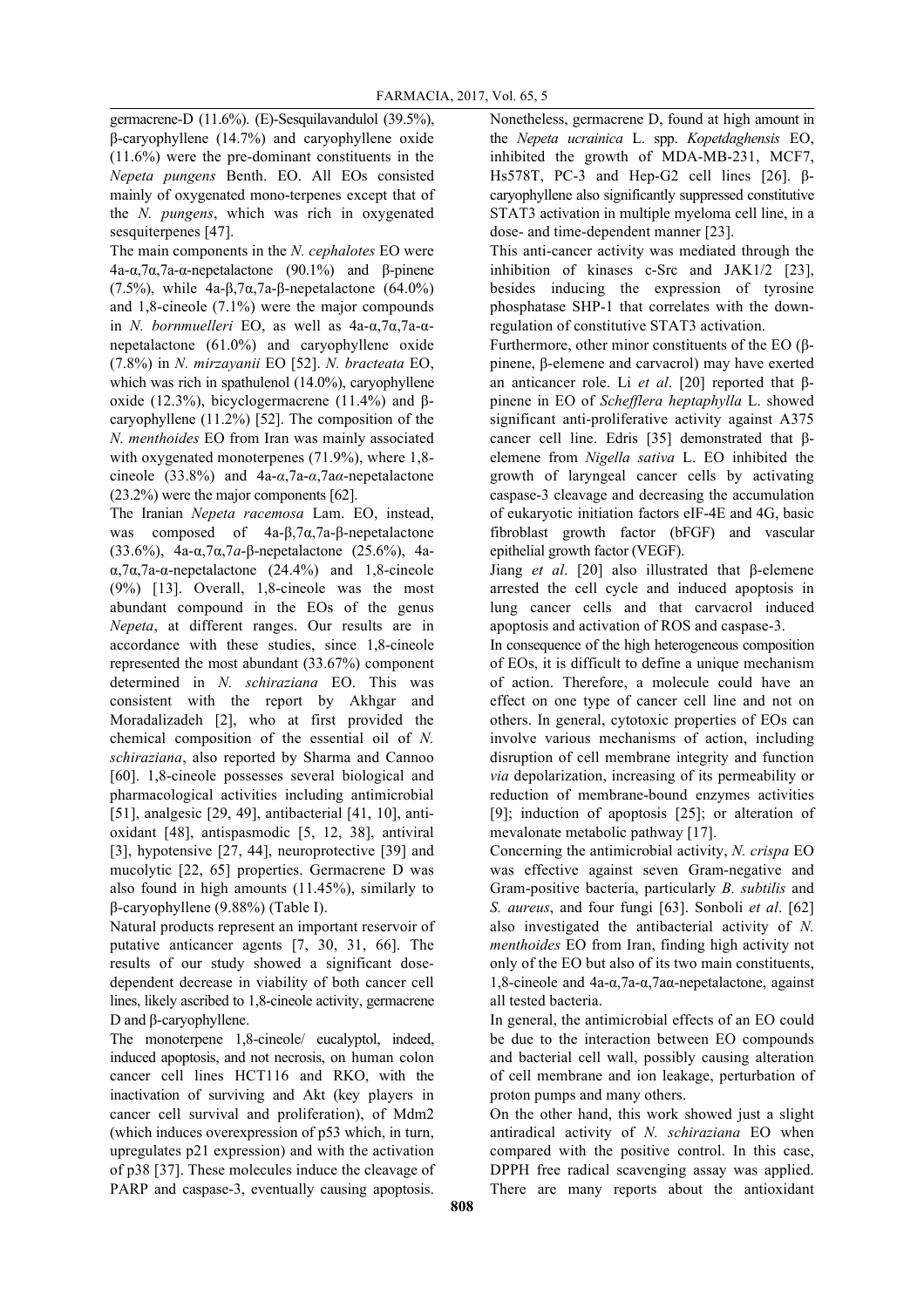activity of EOs measured by different methods, which hinder result comparison [32]. Therefore, the correlation between the antioxidant ability of EOs and their chemical composition is still controversial.

Finally, in the perspective of preventing and managing neurodegenerative disorders, *N. schiraziana* EO showed a certain AChE inhibitory activity, possibly due to low molecular weight mono- and sesquiterpenes, i.e. α-pinene, α- and β-caryophyllene, able to cross easily the blood-brain barrier [36].

AChE inhibitory activity of *N. schiraziana* EO may be attributed to its  $\alpha$ -pinene content (4.59%), as previously demonstrated [34, 40, 42].

Intriguingly, Miyazawa and Yamafuji [34] reported that the presence of oxygenated functional groups in bicyclic terpenes could decrease their capacity to inhibit AChE. Anti-AChE activity of EOs is strongly dependent on the interaction of numerous terpenoids compounds, and different interactions involving synergistic, additive or antagonistic effects among mono- and sesquiterpenes may maximize the EO efficacy [68].

## **Conclusions**

In the present study, we investigated, to the best of our knowledge for the first time, the biological activities of the EO obtained from the aerial parts of *N. schiraziana*, a plant endemic in Iran with documented uses in traditional medicine and diet.

Biological assays revealed that the EO possesses antimicrobial activity, particularly against Grampositive bacteria and fungi, as well as a significant dose-dependent cytotoxic activity against MCF-7 and Hep-G2 cancer cell lines. *N. schiraziana* EO also exhibited a slight DPPH radical scavenging and an AChE inhibitory activity. These preliminary results suggest that *N. schiraziana* EO deserves attention for further mechanistic studies as well as *in vivo* investigations on its efficacy and safety.

## **Acknowledgement**

The authors acknowledge all the colleagues involved in the field of EO research who inspired their scientific interest.

#### **Acknowledgement**

The authors declare no conflict of interest.

## **References**

- 1. Adams R.P., Identification of Essential Oil Components by Gas Chromatography/Mass Spectrometery,  $4<sup>th</sup>$  ed. Allured Publishing Corporation: Carol Stream, IL, USA, 2007, 456.
- 2. Akhgar M., Moradalizadeh M., Chemical composition of the essential oils from stems,

flowers and leaves of *Nepeta schiraziana* Boiss. *Iran. J. Med. Aromatic Plants*, 2012; 28: 28-34.

- 3. Astani A., Reichling J., Schnitzler P., Comparative study on the antiviral activity of selected monoterpenes derived from essential oils. *Phytother. Res.*, 2010; 24: 673-679.
- 4. Azzimonti B., Cochis A., El Beyrouthy M., Iriti M., Uberti F., Sorrentino R., Landini M.M., Rimondini L., Varoni E.M., Essential oil from berries of *Lebanese Juniperus excelsa* M. Bieb displays similar antibacterial activity to chlorhexidine but higher cytocompatibility with human oral primary cells. *Molecules*, 2015; 20: 9344-9357.
- 5. Bastos V.P., Brito T.S., Lima F.J., Pinho J.P., Lahlou S., Abreu Matos F.J., Santos A.A., Caldas Magalhães P.J., Inhibitory effect of 1, 8 cineole on guinea pig airway challenged with ovalbumin involves a preferential action on electromechanical coupling. *Clin. Exp. Pharmacol. Physiol.*, 2009; 36: 1120-1126.
- 6. Bauer A., Kirby W., Sherris J.C., Turck M., Antibiotic susceptibility testing by a standardized single disk method. *Tech. Bull. Regist. Med. Technol.*, 1966; 36: 49-52.
- 7. Bayala B., Bassole I.H., Scifo R., Gnoula C., Morel L., Lobaccaro J.M.A., Simpore J., Anticancer activity of essential oils and their chemical components-a review. *Am. J. Cancer Res.*, 2014; 4: 591-607.
- 8. Bisht D.S., Padalia R.C., Singh L., Pande V., Lal P., Mathela, C.S., Constituents and antimicrobial activity of the essential oils of six Himalayan *Nepeta* species. *J. Serb. Chem. Soc.*, 2010; 75: 739- 747.
- 9. Carnesecchi S., Schneider Y., Ceraline J., Duranton B., Gosse F., Seiler N., Raul F., Geraniol, a component of plant essential oils, inhibits growth and polyamine biosynthesis in human colon cancer cells. *J. Pharmacol. Exp. Ther.*, 2001; 298: 197- 200.
- 10. Carson C.F., Mee B.J., Riley T.V., Mechanism of action of *Melaleuca alternifolia* (tea tree) oil on *Staphylococcus aureus* determined by time-kill, lysis, leakage, and salt tolerance assays and electron microscopy. *Antimicrob. Agents Chemother.*, 2002; 46: 1914-1920.
- 11. Clinical and Laboratory Standards Institute (CLSI), Performance Standards for Antimicrobial Susceptibility Testing,  $20<sup>th</sup>$  Informational Supplement, Wayne, PA, USA, 2010, CLSI document M100-S20.
- 12. Coelho-de-Souza L.N., Leal-Cardoso J.H., de Abreu M.F., Lahlou S., Magalhães, P.J., Relaxant effects of the essential oil of *Eucalyptus tereticornis* and its main constituent 1,8-cineole on guinea-pig tracheal smooth muscle. *Planta Med.*, 2005; 71: 1173-1175.
- 13. Dabiri M., Sefidkon F., Chemical composition of the essential oil of *Nepeta racemosa* Lam. from Iran. *Flavour. Frag. J.*, 2003; 18: 157-158.
- 14. Varoni E.M., Lodi G., Sardella A., Carrassi A., Iriti M., Plant polyphenols and oral health: old phytochemicals for new fields. *Curr. Med. Chem.*, 2012; 19: 1706-1720.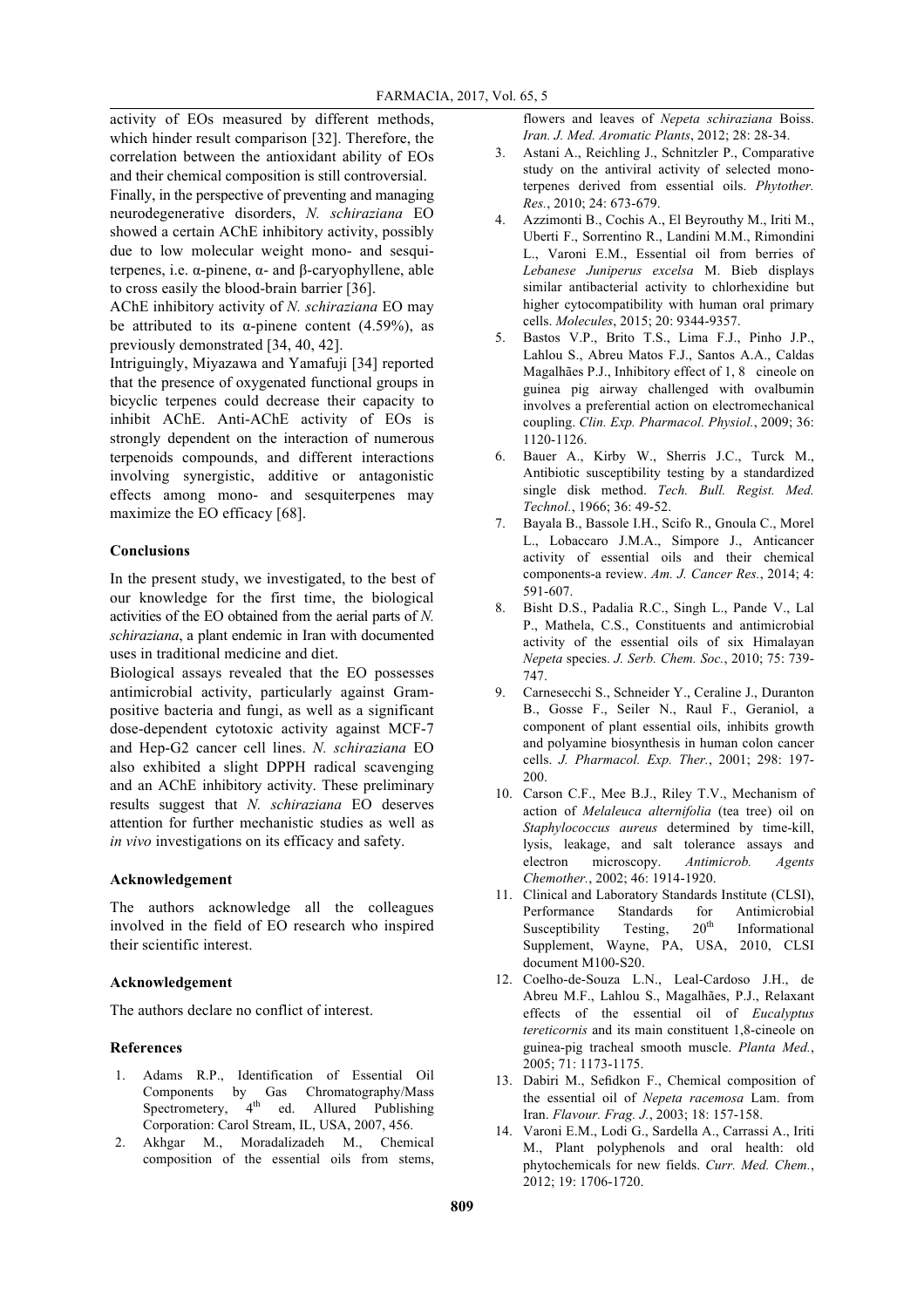- 15. Edris A.E., Anti-cancer properties of *Nigella* spp. essential oils and their major constituents, thymo quinone and β-elemene. *Curr. Clin. Pharmacol.*, 2009; 4: 43-46.
- 16. Ellman G.L., Courtney K.D., Andres V., Featherstone R.M., A new and rapid colorimetric determination of acetylcholinesterase activity. *Biochem. Pharmacol.*, 1961; 7: 88-95.
- 17. Elson C.E., Suppression of mevalonate pathway activities by dietary isoprenoids: protective roles in cancer and cardiovascular disease. *J. Nutr.*, 1995; 125: 1666-1672.
- 18. Formisano C., Rigano D., Senatore F., Chemical constituents and biological activities of *Nepeta* species. *Chem. Biodivers.*, 2011; 8: 1783-1818.
- 19. Hier D.B., Alzheimer's Disease: Biology, Diagnosis and Therapeutics. *Ann. Intern. Med.*, 1998; 128: 251.
- 20. Jiang H., Sólyom, A.M., Timmermann B.N., Gang D.R., Characterization of gingerol related compounds in ginger rhizome (*Zingiber officinale* Rosc.) by high performance liquid chromatography/ electrospray ionization mass spectrometry. *Rapid Commun. Mass Spectrom.,* 2005; 19: 2957-2964.
- 21. Kahkeshani N., Razzaghirad Y., Ostad S.N., Hadjiakhoondi A., Shams Ardekani M.R., Hajimehdipoor H., Attar H., Samadi M., Jovel E., Khanavi M., Cytotoxic, acetylcholinesterase inhibitor and antioxidant activity of *Nepeta menthoides* Boiss Buhse essential oil. *J. Essent. J. Essent. Oil Bear. Pl.*, 2014; 17: 544-552.
- 22. Kehrl W., Sonnemann U., Dethlefsen U., Therapy for acute nonpurulent rhinosinusitis with cineole: Results of a Double Blind, Randomized, Placebo Controlled Trial. *Laryngoscope*, 2004; 114: 738-742.
- 23. Kim C., Cho S.K., Kapoor S., Kumar A., Vali S., Abbasi T., Kim S.H., Sethi G., Ahn K.S., β caryophyllene oxide inhibits constitutive and inducible STAT3 signaling pathway through induction of the SHP 1 protein tyrosine phosphatase. *Mol. Carcinog.*, 2014; 53: 793-806.
- 24. Kirsch F., Buettner A., Characterisation of the metabolites of 1, 8-cineole transferred into human milk: Concentrations and ratio of enantiomers. *Metabolites*, 2013; 3: 47-71.
- 25. Kumar A., Malik F., Bhushan S., Sethi V.K., Shahi A.K., Taneja S.C., Qazi G.N., Singh J., An essential oil and its major constituent isointermedeol induce apoptosis by increased expression of mitochondrial cytochrome c and apical death receptors in human Leukaemia HL-60 cells. *Chem. Biol. Interact.*, 2008; 171: 332-347.
- 26. Kuźma Ł., Kalemba D., Różalski M., Różalska B., Więckowska-Szakiel M., Krajewska U., Wysokińska H., Chemical composition and biological activities of essential oil from *Salvia sclarea* plants regenerated *in vitro*. *Molecules*, 2009; 14: 1438-1447.
- 27. Lahlou S., Figueiredo A.F., Magalhães P.J.C., Leal-Cardoso J.H., Cardiovascular effects of 1,8-cineole, a terpenoid oxide present in many plant essential

oils, in normotensive rats. *Can. J. Physiol. Pharmacol.*, 2002; 80: 1125-1131.

- 28. Li Y.L., Yeung C.M., Chiu L., Cen Y.Z., Ooi, V.E., Chemical composition and antiproliferative activity of essential oil from the leaves of a medicinal herb, *Schefflera heptaphylla*. *Phytother. Res.*, 2009; 23: 140-142.
- 29. Liapi C., Anifandis G., Anifantis G., Chinou I., Kourounakis A., Theodosopoulos S., Galanopoulou P., Antinociceptive properties of 1,8- Cineole and beta-pinene, from the essential oil of *Eucalyptus camaldulensis* leaves, in rodents. *Planta Med.*, 2007; 73: 1247-1254.
- 30. Iriti M., Varoni E.M., Chemopreventive potential of flavonoids in oral squamous cell carcinoma in human studies. *Nutrients*, 2013; 5: 2564-2576.
- 31. Iriti M., Kubina R., Cochis A., Sorrentino R., Varoni E.M., Kabała-Dzik A., Azzimonti B., Dziedzic A., Rimondini L., Wojtyczka R.D., Rutin, a quercetin glycoside, restores chemosensitivity in human breast cancer cells. *Phyther. Res.*, 2017; 31: 1529-1538.
- 32. Imre S.A, Eşianu S., Miklos A., Tiuca I., Dicher I., Tero-Vescan A., Muntean D.L., Oprean R., Qualitative assay of essential oils of Lavender and Peppermint in commercial products through spectral and chromatographic methods. *Farmacia*, 2016; 64(6): 857-862.
- 33. Mc Lafferty FW., Wiley Registry of Mass Spectral Data, 9<sup>th</sup> ed., John Wiley and Sons, Inc. Hoboken, NJ, USA, 2009, 662.
- 34. Miyazawa M., Yamafuji C., Inhibition of acetyl cholinesterase activity by bicyclic monoterpenoids. *J. Agric. Food Chem.*, 2005; 53: 1765-1768.
- 35. Mozaffarian V., Encyclopedia of Iranian plants, Farhang Moaser Publication, Tehran, Iran, 1996.
- 36. Murata K., Matsumura S., Yoshioka Y., Ueno Y., Matsuda H., Screening of β-secretase and acetyl cholinesterase inhibitors from plant resources. *J. Nat. Med.*, 2015; 69: 123-129.
- 37. Murata S., Shiragami R., Kosugi C., Tezuka T., Yamazaki M., Hirano A., Yoshimura Y., Suzuki, M., Shuto K., Ohkohchi N., Antitumor effect of 1,8-cineole against colon cancer. *Oncol. Rep.*, 2013; 30: 2647-2652.
- 38. Nascimento N.R.F., Refosco R.M.D.C., Vasconcelos E.C.F., Kerntopf M.R., Santos C.F., Batista F.J.A., Sousa C.M., Fonteles M.C., 1,8 Cineole induces relaxation in rat and guinea pig airway smooth muscle. *J. Pharm. Pharmacol.*, 2009; 61: 361-366.
- 39. Nasel C., Nasel B., Samec P., Schindler E., Buchbauer G., Functional imaging of effects of fragrances on the human brain after prolonged inhalation. *Chem. Senses*, 1994; 19: 359-364.
- 40. Owokotomo I., Ekundayo O., Abayomi T., Chukwuka A., *In-vitro* anti-cholinesterase activity of essential oil from four tropical medicinal plants. *Toxicol. Rep.*, 2015; 2: 850-857.
- 41. Pattnaik S., Subramanyam V., Bapaji M., Kole C., Antibacterial and antifungal activity of aromatic constituents of essential oils. *Microbios*, 1997; 89: 39-46.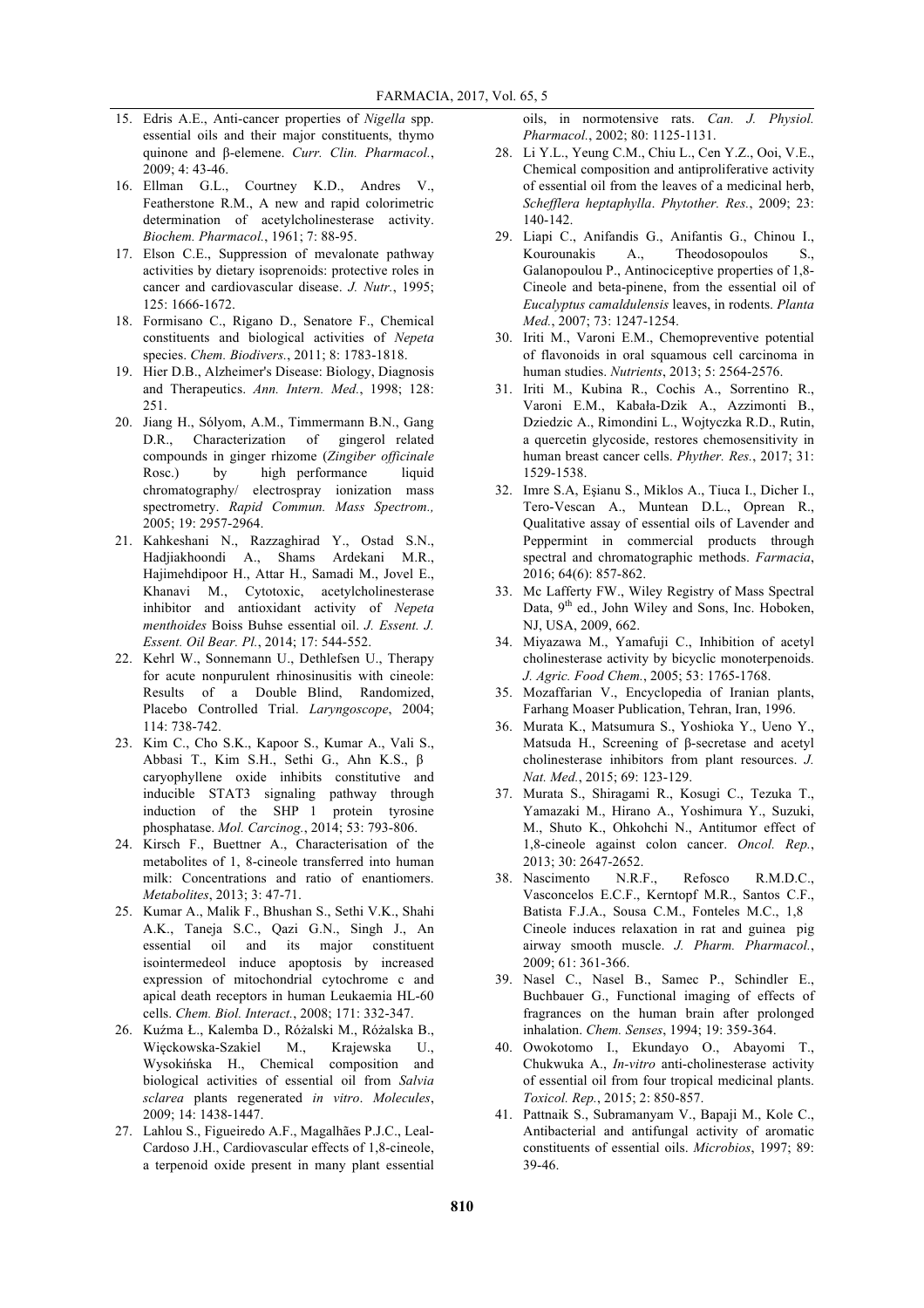- 42. Perry N.S., Houghton P.J., Theobald A., Jenner P., Perry E.K. In vitro inhibition of human erythrocyte acetylcholinesterase by *Salvia lavandulaefolia* essential oil and constituent terpenes. *J. Pharm. Pharmacol.*, 2000; 52: 895- 902.
- 43. Pharmacopoeia (British), The Pharmaceutical Press. *Her Majesty's Stationary Office*, London, 1998; 1: 125.
- 44. Pinto N.V., Assreuy A.M.S., Coelho-de-Souza A.N., Ceccatto V.M., Magalhães P.J.C., Lahlou S., Leal-Cardoso J.H., Endothelium-dependent vasorelaxant effects of the essential oil from aerial parts of *Alpinia zerumbet* and its main constituent 1,8-cineole in rats. *Phytomedicine*, 2009; 16: 1151- 1155.
- 45. Rad J.S., Alfatemi S.M.H., Rad M.S., Iriti M., *Invitro* antioxidant and antibacterial activities of *Xanthium strumarium* L. extracts on methicillinsusceptible and methicillin-resistant *Staphylococcus aureus*. *Anc. Sci. Life*, 2013; 33(2): 109-113.
- 46. Raeisi S., Sharifi-Rad M., Quek S.Y., Shabanpour B., Sharifi-Rad J., Evaluation of antioxidant and antimicrobial effects of shallot (*Allium ascalonicum* L.) fruit and ajwain (*Trachyspermum ammi* (L.) Sprague) seed extracts in semi-fried coated rainbow trout (*Oncorhynchus mykiss*) fillets for shelf-life extension. *LWT- Food Sci. Technol.*, 2016; 65: 112- 121.
- 47. Rustaiyan A., Masoudi S., Vahedi M., Fathollahi R., Composition of the Essential Oils of Four *Nepeta* species from Iran. *J. Essent. Oil Bear. Pl.*, 2013; 16: 699-704.
- 48. Saito Y., Shiga A., Yoshida Y., Furuhashi T., Fujita Y., Niki E., Effects of a novel gaseous antioxidative system containing a rosemary extract on the oxidation induced by nitrogen dioxide and ultraviolet radiation. *Biosc. Biotech. Biochem.*, 2004; 68: 781-786.
- 49. Santos F., Rao V., Antiinflammatory and antinociceptive effects of 1,8-cineole a terpenoid oxide present in many plant essential oils. *Phytothe. Res.*, 2000; 14: 240-244.
- 50. Saotome K, Morita H, Umeda M., Cytotoxicity test with simplified crystal violet staining method using microtitre plates and its application to injection drugs. *Toxicol. in vitro*, 1989; 3: 317-321.
- 51. Sato K., Krist S., Buchbauer G., Antimicrobial effect of vapours of geraniol,  $(R)$  (-) linalool, terpineol,  $\gamma$  terpinene and 1,8 cineole on airborne microbes using an airwasher. *Flavour. Frag. J.*, 2007; 22: 435-437.
- 52. Sefidkon F., Jamzad Z., Essential oil composition of four Iranian *Nepeta* species (*N. cephalotes*, *N. bornmuelleri*, *N. mirzayanii* and *N. bracteata*). *J. Essent. Oil Res.*, 2007; 19: 262-265.
- 53. Sharifi-Rad J., Herbal Antibiotics: Moving back into the mainstream as an alternative for "Superbugs". *Cell. Mol. Biol.*, 2016; 62(9): 1-2.
- 54. Sharifi-Rad J., Hoseini-Alfatemi S.M., Sharifi-Rad M., Setzer W.N., Chemical composition, antifungal and antibacterial activities of essential oil from

*Lallemantia royleana* (Benth. In Wall.) Benth. *J. Food Safety*, 2015; 35: 19-25.

- 55. Sharifi-Rad J., Hoseini-Alfatemi S.M., Sharifi-Rad M., Sharifi-Rad M., Iriti M., Sharifi-Rad M., Sharifi-Rad R., Raeisi S., Phytochemical compositions and biological activities of essential oil from *Xanthium strumarium* L. *Molecules*, 2015; 20: 7034-7047.
- 56. Sharifi-Rad J., Mnayer D., Tabanelli G., Stojanović-Radić Z., Sharifi-Rad M., Yousaf Z., Vallone L., Setzer W.N., Iriti M., Plants of the genus *Allium* as antibacterial agents: From tradition to pharmacy. *Cell. Mol. Biol.*, 2016; 62(9): 57-68.
- 57. Sharifi-Rad J., Sharifi-Rad M., Hoseini-Alfatemi S.M., Iriti M., Sharifi-Rad M., Sharifi-Rad M., Composition, Cytotoxic and Antimicrobial Activities of *Satureja intermedia* CA Mey Essential Oil. *Int. J. Mol. Sci.*, 2015; 16: 17812-17825.
- 58. Sharifi-Rad M., Iriti M., Sharifi-Rad M., Gibbons S., Sharifi-Rad J., Anti-methicillin-resistant *Staphylococcus aureus* (MRSA) activity of *Rubiaceae*, *Fabaceae* and *Poaceae* plants: A search for new sources of useful alternative antibacterials against MRSA infections. *Cell. Mol. Biol.*, 2016; 62(9): 39-45.
- 59. Sharifi-Rad M., Tayeboon G.S., Sharifi-Rad J., Iriti M., Varoni E.M., Razazi S., Inhibitory activity on type 2 diabetes and hypertension key-enzymes, and antioxidant capacity of *Veronica persica* phenolicrich extracts. *Cell. Mol. Biol.*, 2016; 62: 80-85.
- 60. Sharma A., Cannoo D.S., Phytochemical composition of essential oils isolated from different species of genus *Nepeta* of *Labiatae* family: A Review. *Pharmacophore*, 2013; 4: 181-211.
- 61. Shibamoto T., Retention indices in essential oil analysis. In: Capillary Gas Chromatography in Essential Oil Analysis, Sandra, P., Bicchi, C., Eds., Huethig-Verlag, New York, USA, 1987; 259-274.
- 62. Sonboli A., Gholipour A., Yousefzadi M., Mojarrad, M., Antibacterial activity and composition of the essential oil of *Nepeta menthoides* from Iran. *Nat. Prod. Commun.*, 2009; 4: 283-286.
- 63. Sonboli A., Salehi P., Yousefzadi M., Antimicrobial activity and chemical composition of the essential oil of *Nepeta crispa* Willd. from Iran. *Z. Naturforsch. C*, 2004; 59: 653-656.
- 64. Stojanović-Radić Z., Pejčić M., Stojanovic N.M., Sharifi-Rad J., Stanković N., Potential of *Ocimum basilicum* L. and *Salvia officinalis* L. essential oils against biofilms of *P. aeruginosa* clinical isolates. *Cell. Mol. Biol.*, 2016; 62(9): 27-33.
- 65. Tesche S., Metternich F., Sonnemann U., Engelke J.C., Dethlefsen U., The value of herbal medicines in the treatment of acute non-purulent rhinosinusitis. Results of a double-blind, randomised, controlled trial. *Eur. Arch. Otorhinolaryngol.*, 2008; 265: 1355-1359.
- 66. Varoni E.M., Lo Faro A.F., Sharifi-Rad J., Iriti M., Anticancer Molecular Mechanisms of Resveratrol. *Front Nutr.*, 2016; 3: 8.
- 67. World Health Organization, WHO guidelines on safety monitoring of herbal medicines in pharmacovigilance systems. 2004.